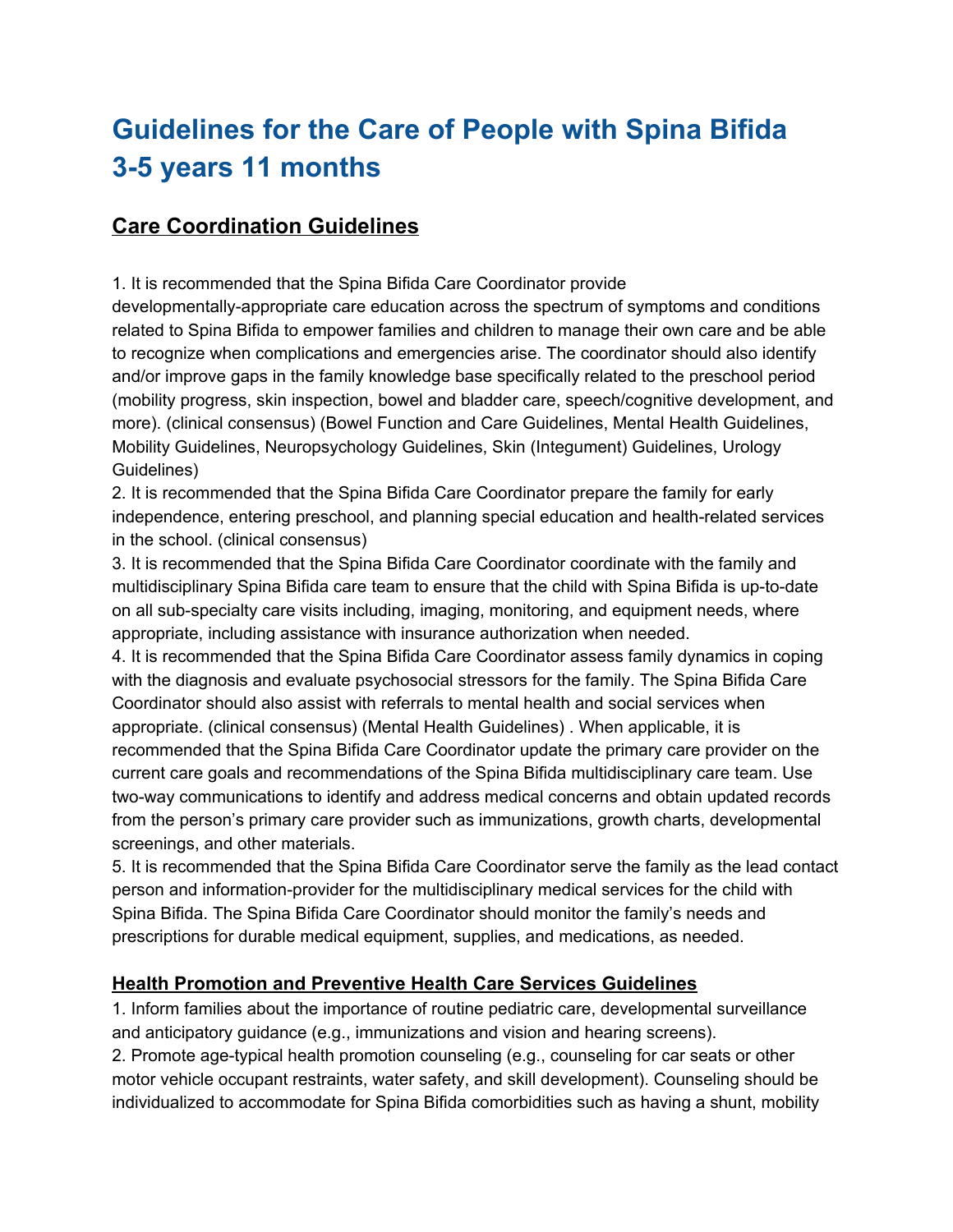impairments, orthopedic deformities, developmental delays, and bowel and bladder management. (Bowel Function and Care Guidelines, Mobility Guidelines, Neuropsychology Guidelines, Neurosurgery Guidelines, Orthopedics Guidelines, Urology Guidelines) 3. Counsel families about possible future medical and social needs related to living with Spina Bifida. Needs might include latex allergies, chronic urinary issues, problems with shunts, achieving an inclusive environment, overweight/obesity risk,9 importance of physical and recreational activity, managing unexpected changes in function, keeping regular medical appointments, and pain. (Bowel Function and Care Guidelines, Latex Guidelines, Nutrition, Metabolic Syndrome, and Obesity Guidelines, Physical Activity Guidelines, Urology Guidelines) 4. Monitor the child for neglect and abuse. (Family Functioning Guidelines)

# **Transition Guidelines**

1. Provide updates for families regarding a probable trajectory for adult function and expectations for optimal independence according to the child's abilities and chronic condition status.

2. Provide updates for families on information regarding long-term financial, insurance, and supportive living planning based on the child's probable trajectory into adult function.

3. Review expectations as to where individuals with Spina Bifida can access comprehensive care throughout the lifespan including chronic condition management, preventative care, and transition care.

# **Family Functioning Guidelines**

1. Provide support and ongoing counseling as needed to parents, the child, and siblings.

2. Provide anticipatory guidance for parents regarding possible behavioral challenges and autonomy needs in children with Spina Bifida and their siblings. (Mental Health Guidelines, Neuropsychology Guidelines)

3. Teach parents to advocate for themselves and their child when working with medical, educational, and agency staff. (clinical consensus)

4. Be aware that although interventions should target all families, some families are particularly at-risk for adjustment and adherence difficulties (e.g., those from lower socioeconomic backgrounds and single-parent families).

5. Re-assess parenting skills such as discipline, behavior management, and sibling relationships.

6. In the context of family functioning, address self-care abilities and refer to therapies (OT, PT). (clinical consensus)

7. Discuss issues that affect children with Spina Bifida when they transition to school. (clinical consensus)

8. Advise parents of their child's' right to free and appropriate education in the least restrictive environment through the public schools (i.e., explain services available under the Individuals with Disabilities Education Act). (clinical consensus)

9. Assess the family context for helping the child to develop self-management skills and to carry out medical regimens and identify possible barriers to adherence. (Self-Management and Independence Guidelines, Transition Guidelines)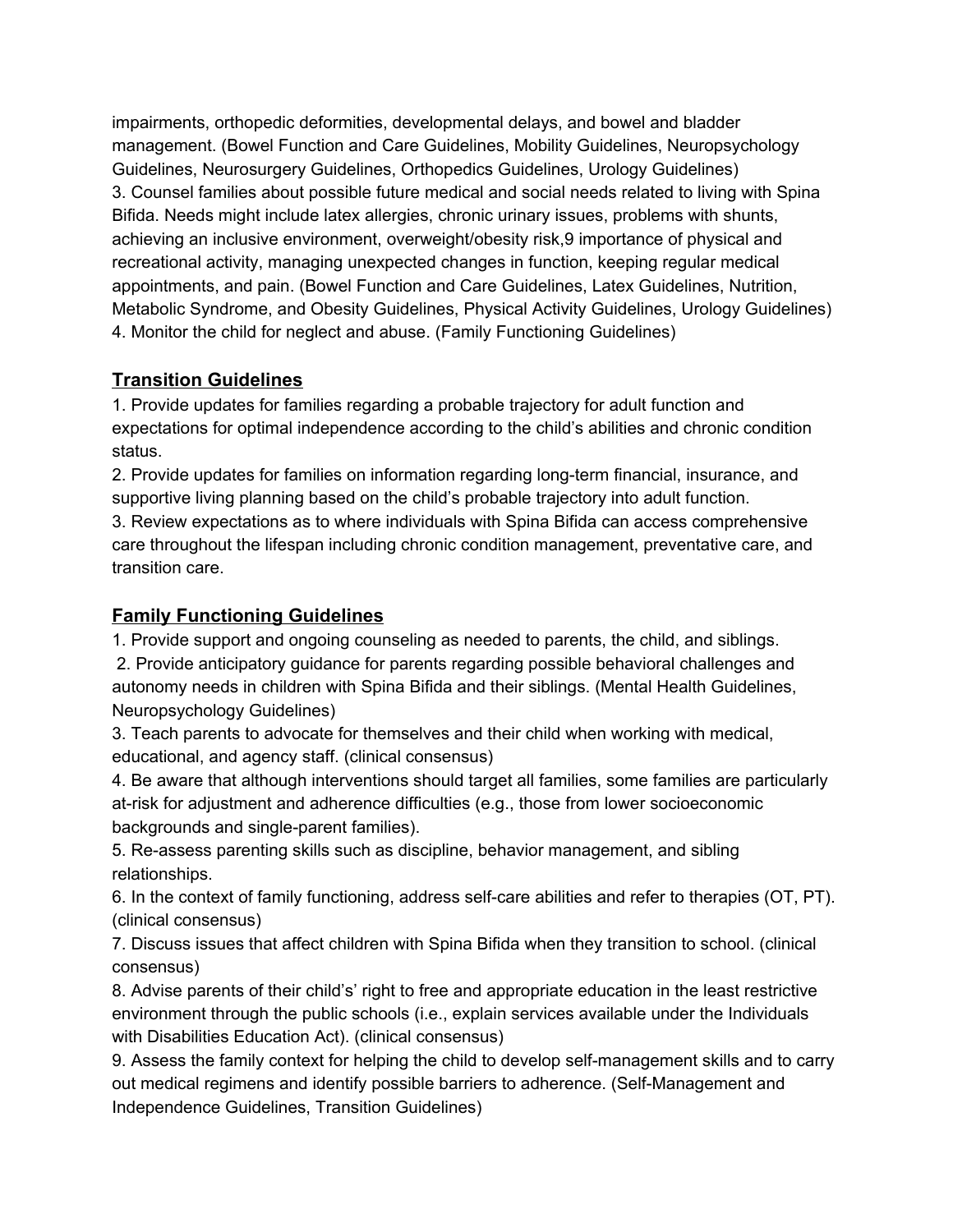## **Mental Health Guidelines**

1. Discuss with parents the importance of their child's socialization and developing friendships with their peers and taking advantage of opportunities for activities. (Family Functioning Guidelines, Neuropsychology Guidelines)

2. Encourage participation in preschool educational programs. (clinical consensus)

3. Discuss the importance of making and keeping schedules/routines, doing chores, modeling behaviors, and making age-appropriate choices and decisions. (clinical consensus)

4. Assess social and psychological development and identify resources that build on strengths and encourage resilience.

5. Refer for social skills training as indicated.

6. Include optimization of mental health when developing an Individualized Education Program (IEP, IFSP or 504 Plan). (clinical consensus) (Appendix: Early Intervention Services, Individualized Educational Plans (IEP) and 504 Plans)

7. Provide additional age-appropriate information about Spina Bifida as the child grows.

8. Refer parents to the local school district to begin the process of requesting special education or classroom support (IEP, IFSP, or 504 Plan) needed to optimize their child's participation in school. (clinical consensus) ) (Appendix: Early Intervention Services, Individualized Educational Plans (IEP) and 504 Plans)

# **Quality of Life Guidelines**

1. Assist families in their efforts to facilitate the development of protective psychosocial behaviors (e.g. showing affection, bouncing back when things don't go the child's way, showing interest in learning new things). Encourage independence, praise for accomplishment, and provide opportunities for fun. (clinical consensus) (Family Functioning Guidelines, Mental Health Guidelines)

2. Address assessment of executive function. (clinical consensus) (Neuropsychology Guidelines)

3. Target strategies to optimize the child's bowel program because bowel incontinence is consistently related to HRQOL. (clinical consensus) (Bowel Function and Care Guidelines)

# **Self Management and Independence Guidelines**

1. Provide instruction and support to families regarding knowledge, skills, and behaviors needed to manage their child's Spina Bifida and related issues. (clinical consensus)

2. Discuss the need to expand the range of daily life activities and chores, as well as strategies to accommodate the child's learning style and/or mobility.

3. Provide anticipatory guidance that autonomy skills are maximized when positive behaviors are reinforced and clear and consistent consequences for inappropriate behavior are used. (clinical consensus) (Mental Health Guidelines, Neuropsychology Guidelines)

4. Refer to community resources such as early education programs that promote autonomy, self-efficacy, and other foundational independence skills. (clinical consensus) (Appendix: Early Intervention Services, Individualized Educational Plans (IEP) and 504 Plans)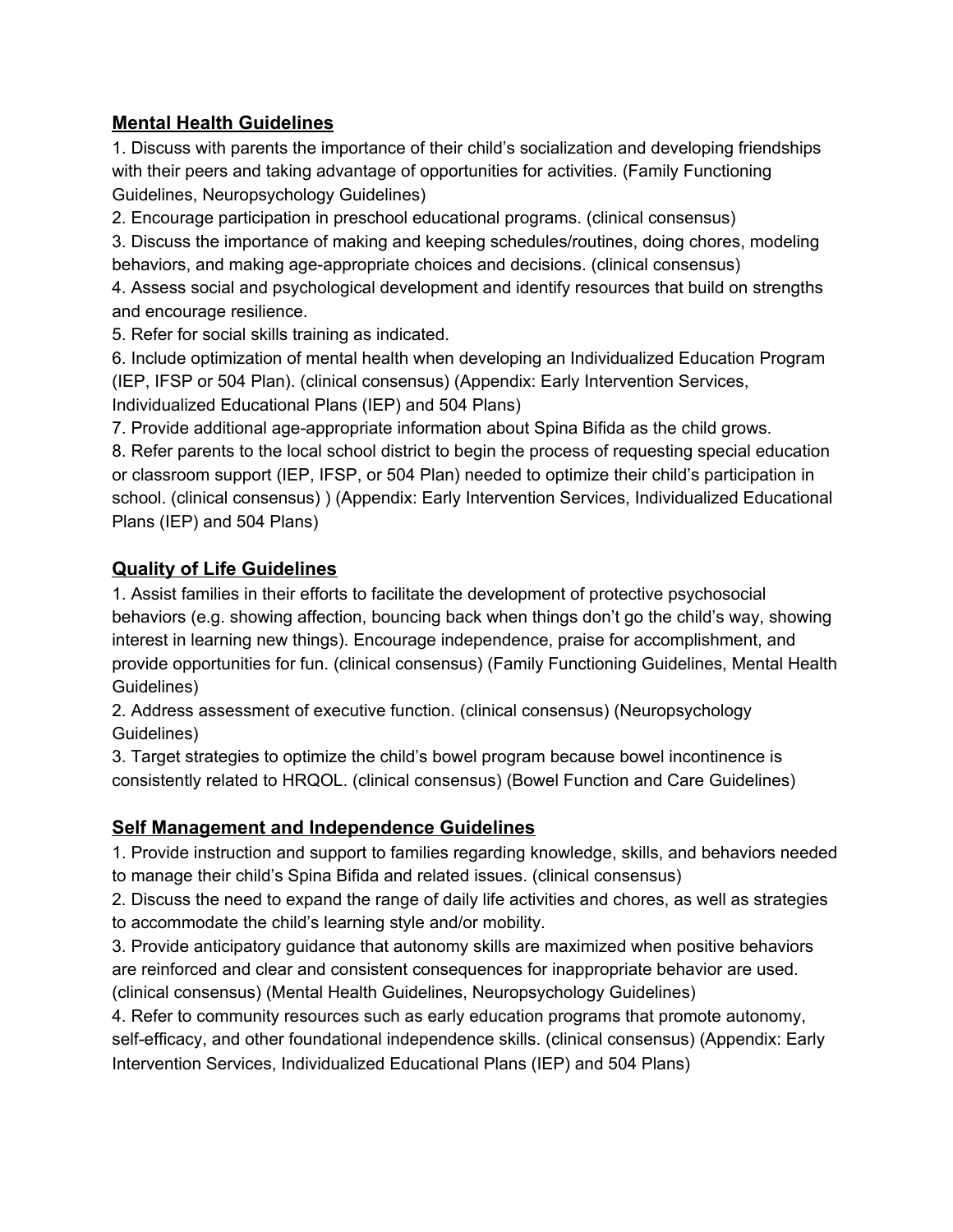#### **Neuropsychology Guidelines**

1. It is essential to carefully monitor the development of attention and self-regulation skills; these begin to emerge as a separate domain and directly affect the subsequent development of cognitive, academic, and social skills. Expectations for independent problem solving, responsibility, and social interactions are critical for school performance and psychosocial adjustment. Preschoolers with SBM show early manifestations of attention, pragmatic language, and math difficulties that subsequently emerge as major factors in academic and social adjustment. Patients with identified concerns, even if mild, require timely referrals to the local special education preschool program and/or outpatient providers (e.g., psychologist, developmental pediatrician). (clinical consensus)

2. Monitor language comprehension problems because interventions may facilitate the development of vocabulary and conversational speech that are essential for reading comprehension later in school.

3. Carefully observe children with more severe hydrocephalus, hypogenesis and/or severe hypoplasia of the corpus callosum and history of central nervous system infection because they are at greater risk for difficulties involving construction of meaning from language. These skills need to be carefully tracked by preschool education teams or through formal assessments with neuropsychologists, developmental specialists, or speech and language pathologists. (clinical consensus)

4. As part of the child's medical team, advocate for children to have access to high quality public education with related services that support the development of attention, self-regulation, social interaction skills, and independence. If parents choose private school or decide to homeschool, then formal assessments and recommendations for support services and supplemental resources should be provided in those settings as well. All children, regardless of placement, can and should be evaluated for eligibility for special educational services when learning problems are present. (clinical consensus)

5. Although it should not matter as to which of the 13 categories of special education a child is identified, "other health impaired" (or neurological disorder classifications in some states) helps schools understand that potential learning difficulties are related to the underlying neurological disorder. Help all individuals who interact with the child understand that SBM is not simply an orthopedic condition or "physical disability." Brain malformations and hydrocephalus (with or without shunting) affect learning, especially in areas that require the construction and integration of information such as language, reading comprehension, and mathematics.

6. Monitor development with assessments of early math and literacy skills to help establish more subtle difficulties with development and the need for more tailored educational supports. 7. When available, consider full neuropsychological evaluations that include the assessment of early literacy and numeracy skills. Neuropsychological assessments provide a more comprehensive understanding of strength and weakness, as well as significant discrepancies that may not be captured by psycho-educational testing that is provided by school districts. (clinical consensus)

## **Neurosurgery Guidelines Patient/Family**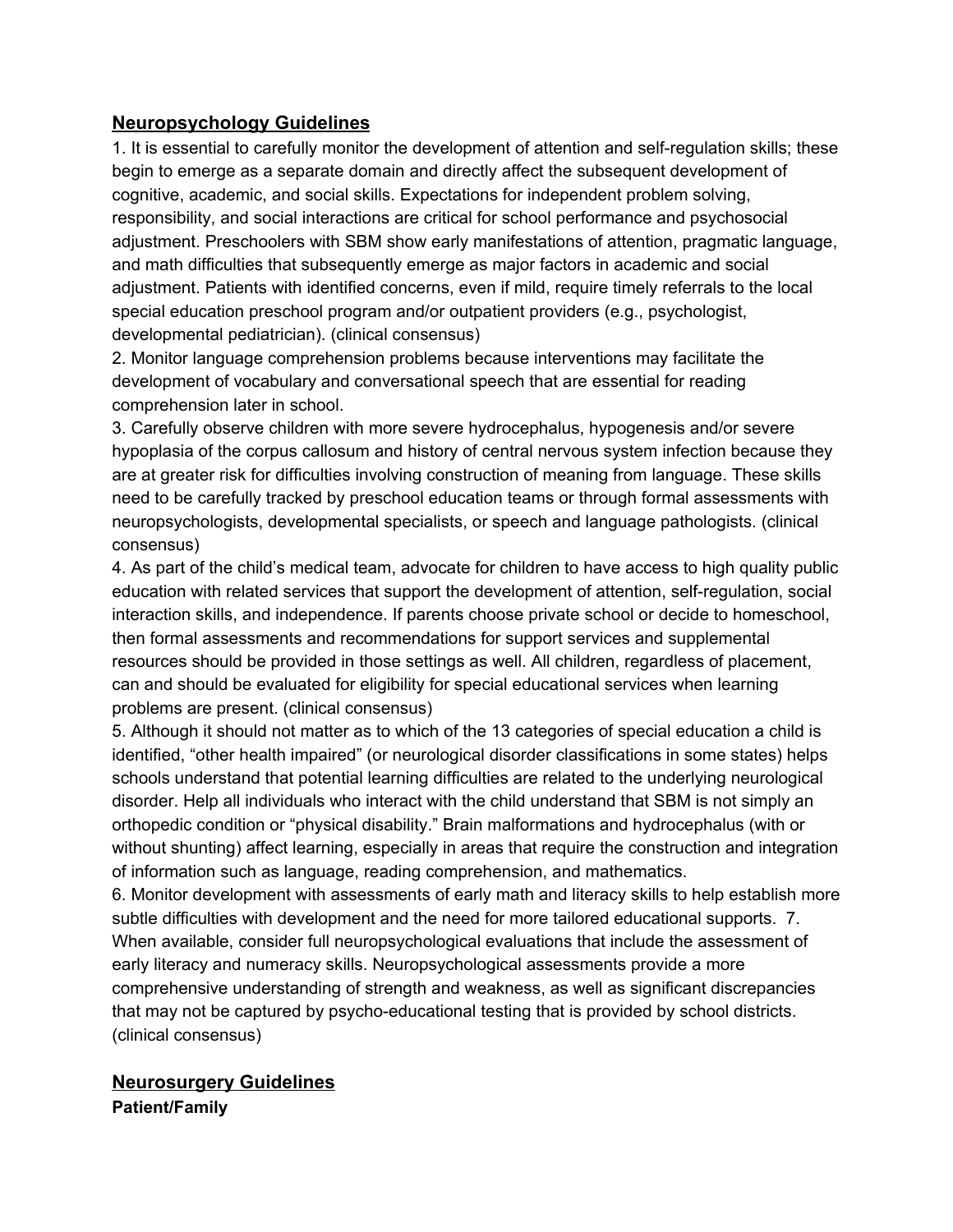1. Teach the family to learn about and observe the child for clinical signs of shunt failure, brainstem dysfunction, TSC and syringomyelia. (clinical consensus)

2. Foster and develop working relationship with the team of Spina Bifida providers.1,15 (clinical consensus)

### **Providers/neurosurgeons/Spina Bifida clinic**

1. Follow children aged 3-5 years 11 months at intervals of 6-12 months in the Spina Bifida clinic. (clinical consensus)

2. Teach families about and review the signs of acute shunt failure (headache, vomiting, and lethargy/sleepiness), and chronic shunt failure (low grade recurring headache and neck pain, loss of developmental milestones). Follow the child clinically to observe for these signs. (clinical consensus)

3. Teach families the signs of brain stem dysfunction that might occur in this age range (poor control of oral secretions, swallowing dysfunction, stridor, and impaired language acquisition). Follow the child clinically observing for these signs. (clinical consensus)

4. Teach families the signs of TSC (back pain, declining lower extremity sensorimotor function) and urologic dysfunction. Follow the child clinically to observe for these signs.

5. Teach families of signs of syringomyelia (back pain, sensory changes in hands). Follow the child clinically to observe for these signs. (clinical consensus)

6. Use adjunctive studies judiciously (imaging such as MRI/CT, urodynamics, and sleep and swallow studies) during routine visits with the well child, according to experience, preference and best clinical judgment, to augment clinical decision-making. (clinical consensus)

# **Mobility Guidelines**

1. Assess neurologic level and strength changes using standardized assessment tools at each clinic visit. Monitor for changes in gait, sensation, bowel and bladder function, and musculoskeletal changes. (clinical consensus)

2. If the child is not pulling to stand, consider using a standing frame or mobility device to get him or her upright and weight bearing. (clinical consensus)

3. Emphasize mobility options for all children including ambulation and wheelchairs. Make sure parents are aware that all children who have the potential to walk may have some delay in achieving this milestone.

4. Use appropriate bracing to assist weak muscles and protect the lower limbs from torque and shear forces.

5. Ensure proper wheelchair fit, posture, and technique in children who use wheelchairs, in order to reduce energy expenditure and promote long-term function. (clinical consensus)

6. Have an understanding of the coverage for durable medical equipment (DME) and how this relates to current and future DME needs. (clinical consensus)

7. Encourage weight-bearing activities every day to promote bone health. (clinical consensus)

8. Collaborate with orthopedic specialists to monitor for age specific musculoskeletal problems. (Orthopedic Guidelines)

# **Orthopedics Guidelines**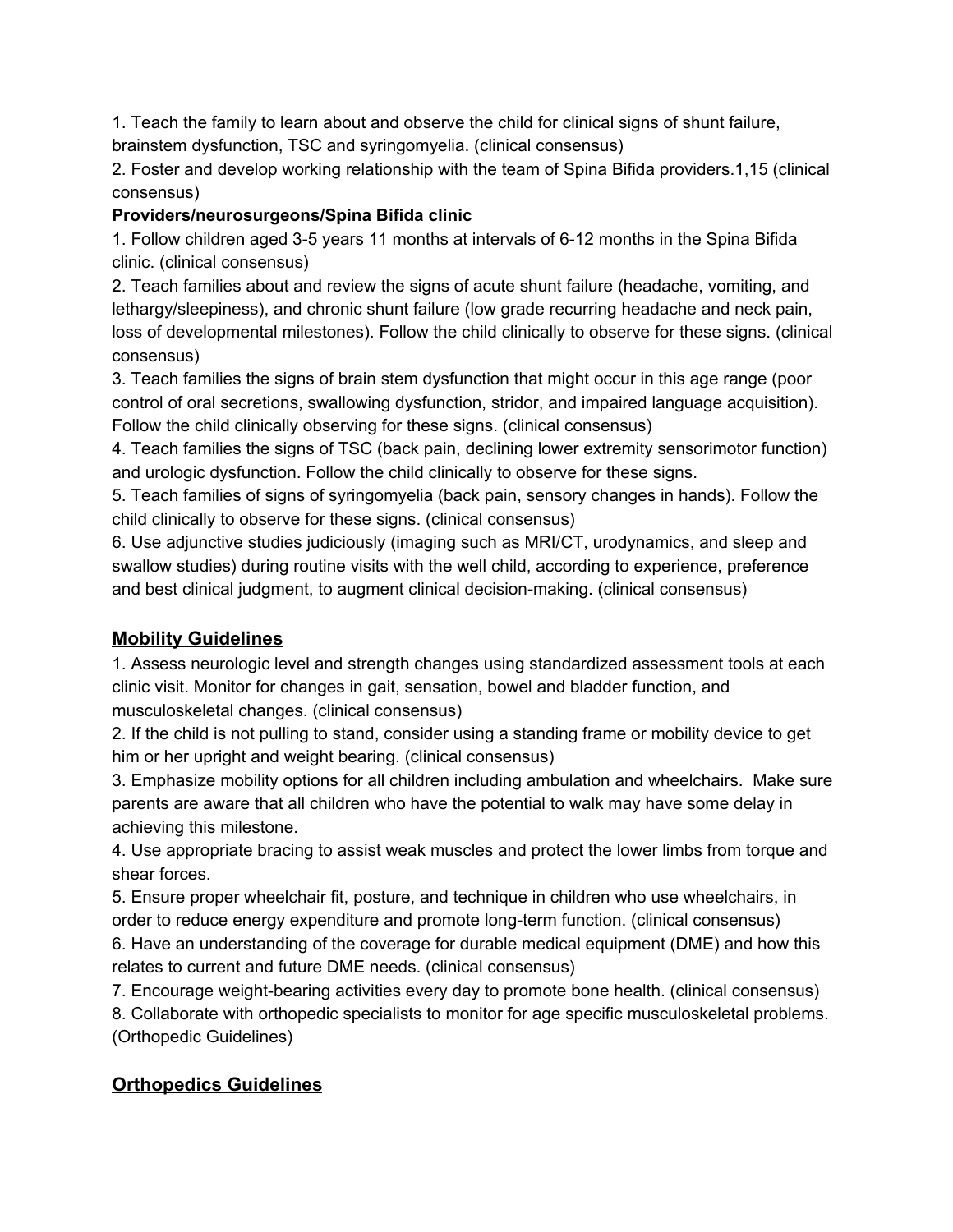1. Evaluate gait with careful attention to orthopedic deformities that render gait inefficient and preclude orthotic management. (clinical consensus)

2. Consider derotational osteotomy when rotational abnormality adversely impacts ambulation.

3. Consider treating foot deformities with stretching, casting, bracing, soft tissue release or tendon transfers to facilitate orthotic management. (clinical consensus)

4. Evaluate the spine clinically and obtain scoliosis radiographs every one to two years if a progressive spinal deformity is suspected. Perform radiographs in a sitting position in children who can sit but not stand and in a standing position in children who can stand. (clinical consensus)

5. Work with neurosurgery specialists to determine whether a neurogenic cause of scoliosis progression is present. (clinical consensus) (Neurosurgery Guidelines)

6. Consider bracing for progressive, non-congenital scoliosis in the 25 to 50-degree range. (clinical consensus)

7. It is recommended that surgical treatment of scoliosis be reserved for a progressive deformity that is unresponsive to non-operative management. For example, when there is progression of the scoliosis in spite of bracing and after a neurosurgical cause, such as a tethered cord, has been ruled out. It is also recommended that management with growing rod surgery and fusionless technique should include spinal cord monitoring in patients with distal neurologic function.

8. Consider surgical treatment of gibbus deformity for intractable skin breakdown or to free up the upper limbs for independent sitting.

9. Teach children and families about fractures and related deformities. (clinical consensus)

# **Physical Activity Guidelines**

1. Discuss with parents and caregivers the importance of involving the child in recreation, physical activity, limiting sedentary behaviors and engaging in social programs/services where they can be actively engaged with peers who have and those who don't have a disability. Also, give parents/caregivers information about the life-long benefits of physical activity (e.g. active adults with Spina Bifida report more functional independence and a higher quality of life compared to those with Spina Bifida who are inactive). (Health Promotion and Preventive Health Care Services Guidelines)

2. Discuss strategies with parents/caregivers that balance parental involvement in their child's physical activities and the child's need for autonomy to increase independence.

3. Identify and provide additional support and information on precautions that children with shunts and ambulatory limitations should take when being physically active.

4. Use a team approach and include PTs/OTs to work with parents/caregivers to ensure children have proper fitting mobility equipment to maximize participation in physical activity. (clinical consensus)

5. Educate parents/caregivers of their child's right to adapted physical education/activity in preschool and encourage parents/caregivers to advocate for physical activity goals

# **Sexual Health and Education Guidelines**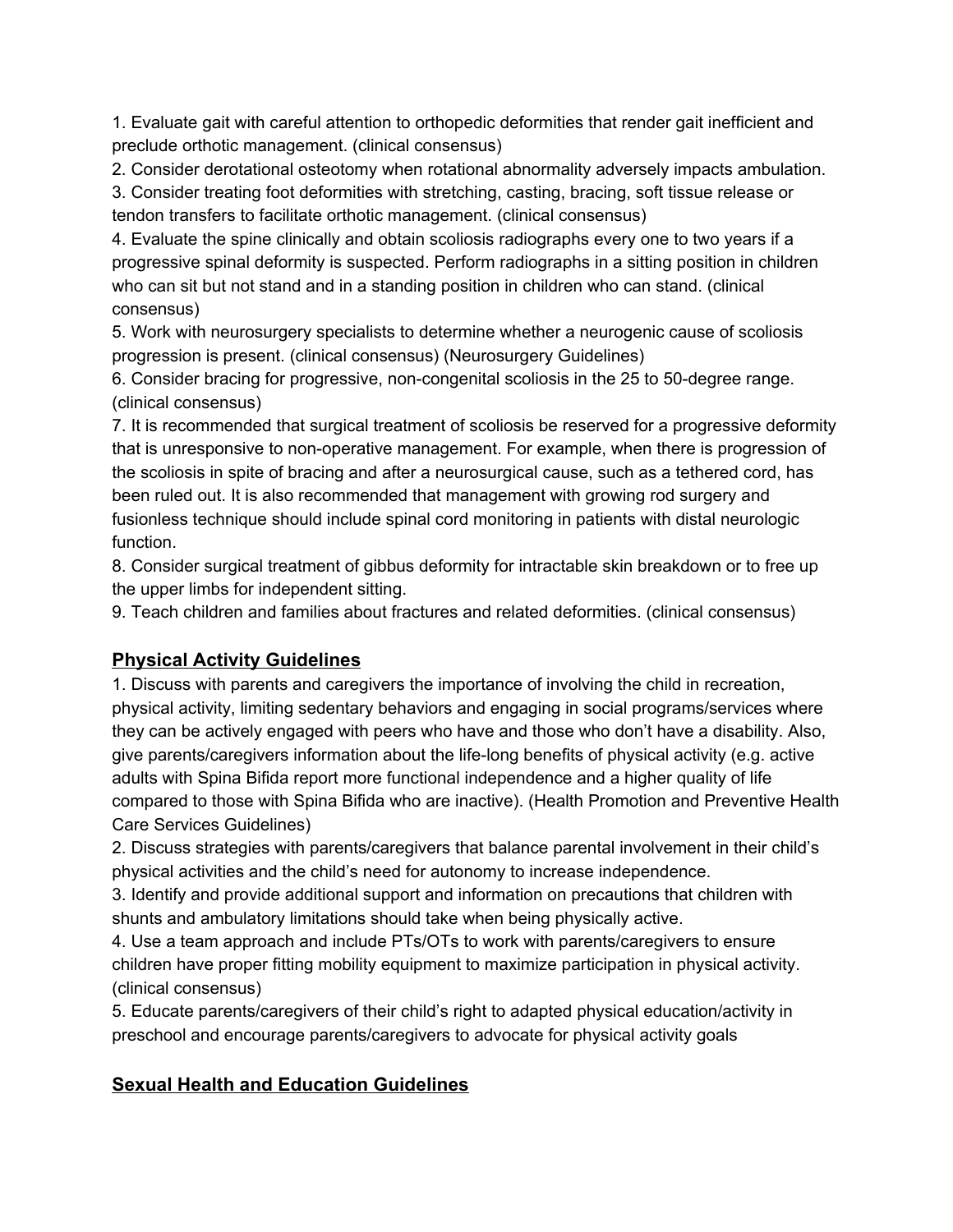1. Provide factual information to parents and caregivers and encourage them to provide developmentally-appropriate sexual education to their children, including information about appropriate versus inappropriate touching.

2. Explore the parent's expectations regarding their child's sexual development.

3. Explain that sexual exploration is a normal and healthy part of early childhood development.

4. Underscore the goal of continence (Bowel Function and Care Guidelines, Urology Guidelines) for optimal sexual relationships in the future. (clinical consensus)

5. Review relevant literature that addresses sexual health and education, such as "Bright Futures" and other reports prepared by the American Academy of Pediatrics.

6. Provide education about pubertal development, evaluate concerns or abnormal physical findings, and explain the risks of precocious puberty. (Endocrine: Puberty and

Precocious Puberty)

#### **Urology Guidelines**

1. Obtain a renal/bladder ultrasound yearly, if the child is stable. (clinical consensus)

2. Obtain a renal/bladder ultrasound as needed, if the child has recurrent symptomatic UTIs or if urodynamic testing identifies bladder hostility. (clinical consensus)

3. Obtain urodynamic testing only if the following are present: (clinical consensus)

- upper tract changes
- recurring UTIs
- interest in beginning a urinary continence program

4. If the child is on CIC, begin to involve the child in the process of self-catheterization. (clinical consensus) (Self-Management and Independence Guidelines)

5. Obtain a serum creatinine test if there is a change in imaging of the upper urinary tract. (clinical consensus)

6. Obtain serum chemistries (includes serum creatinine) at age 5. Assess suspected UTIs with a catheterized urine specimen. Repeat a positive bag urine specimen with a catheterized specimen. (clinical consensus) Define a UTI by:

- a positive UA, and
- a positive urine culture (UC) on a catheterized specimen, and
- leakage between CIC, and
- onset of pelvic or back pain, and
- fever (100.4 F / 38.0 C).

Define a positive UA (+ UA) as:

- >trace nitrite or leukocyte esterase on dip UA, and
- >10 white blood cells/high power field (WBCs/hpf), uncentrifuged specimen, or
- >5 WBCs/hpf, centrifuged specimen.

Define a positive UC (+UC) as:

● >50,000 colony forming units/milliliter (CFUs/mL) (sterile specimen obtained by catheter or suprapubic aspirate).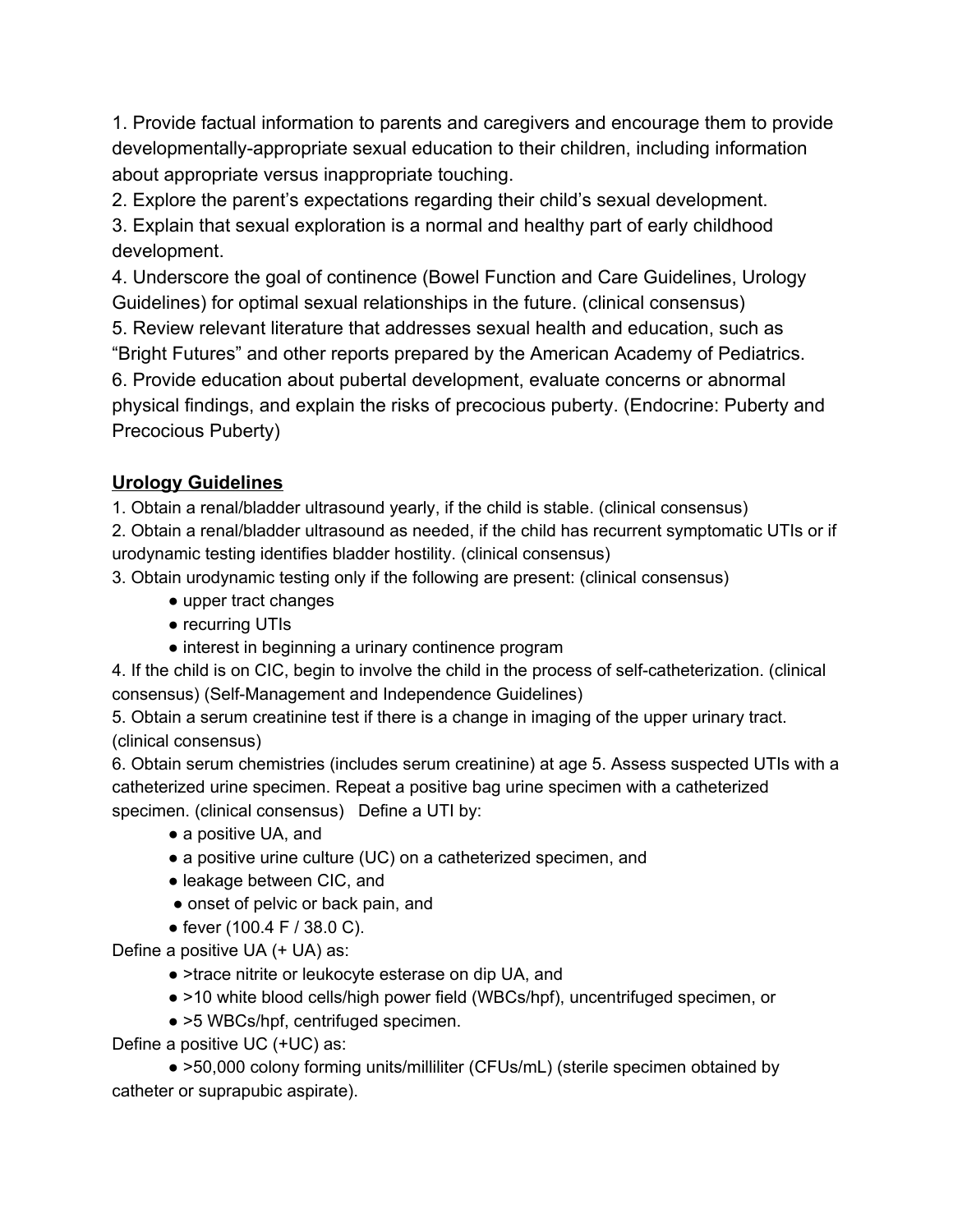● >100,000 CFUs/mL in a clean voided specimen.

7. Initiate CIC and antimuscarinic therapy when indicated by upper urinary tract changes, recurring symptomatic UTIs, or bladder hostility noted on urodynamic testing. (clinical consensus)

8. Introduce urinary continence and discuss interest in beginning the program and options at each visit. (clinical consensus) (Self-Management and Independence Guidelines) 9. Introduce bowel management and discuss interest and options at each visit. (clinical

consensus) (Bowel Function and Care Guidelines)

## **Bowel Function and Care Guidelines**

1. Discuss consequences of constipation and bowel incontinence (including shunt malfunction, urinary tract infections (UTIs), skin breakdown, social isolation.

2. Establish the goal of bowel continence and institute the bowel continence program using guidelines below.

3. Focus on fiber, fluids, exercise, and timed bowel movements after meals.

4. Consider two-pronged approach of oral and rectal interventions to meet the goal of bowel continence without constipation or fecal incontinence.

5. Use dietary management (fiber and fluids), pharmacologic adjuncts (sennoside, polyethylene glycol), and/or rectal stimulants (glycerin, docusate sodium, or bisacodyl suppositories) to manage constipation and fecal incontinence.

6. Use barrier creams to protect perineal area from breakdown as needed.

7. Refer to a Spina Bifida clinic or specialist with expertise in bowel management in Spina Bifida. (clinical consensus)

# **Endocrine: Puberty and Precocious Puberty Guidelines**

1. Monitor and document weight and height velocity closely at every health supervision visit. Height should be measured (if possible) using a stadiometer. Often there may be difficulty assessing height due to inability to stand, scoliosis or contractures. In these cases, arm span or another appropriate parameter may be used. Care should be taken to use the same parameter at subsequent visits. (clinical consensus)

2. Perform a complete physical exam, including of the breasts and genitalia, at each health supervision visit. Offer for the exam to be completed by a provider of the same sex if the child and/or family is more comfortable with a same-sex provider. (clinical consensus)

3. Document all positive and negative findings of the physical exam. (clinical consensus)

4. Discuss the outcomes of the evaluation with the parents or caregivers and ask them if they have any concerns. (clinical consensus)

5. Refer the child to a pediatric endocrinologist if abnormal signs of puberty are observed. Abnormal signs could include progressive breast development over a 4- to 6-month period of observation or progressive penis and testicular enlargement, especially if accompanied by rapid linear growth. Children exhibiting these true indicators of early puberty need prompt evaluation by an appropriate pediatric endocrinologist.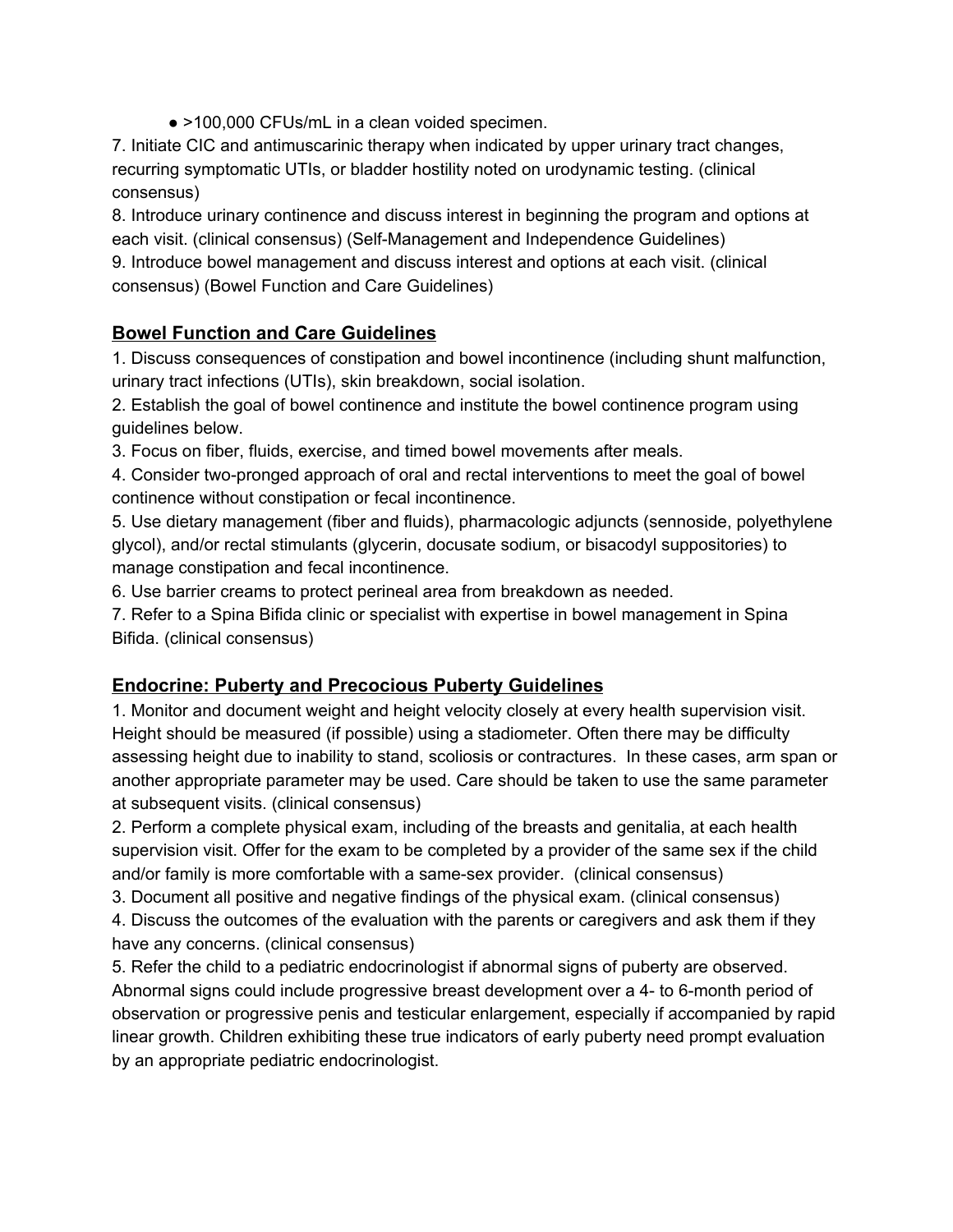# **Endocrine: Short Stature and the Effects of the Human Growth Hormone Guidelines**

1. Assess weight, height at each health supervision visit. If height is not able to be measured using a stadiometer, it is recommended that a consistent parameter (such as arm span) should be measured and recorded. (clinical consensus)

2. Have a discussion with the family about the expected height of the child, based on the limitations due to myelomeningocele and the parents' height. (clinical consensus)

3. Discuss the risks and benefits of hGH therapy with the parents. (clinical consensus)

4. If concerns about growth arise, a referral to a pediatric endocrinologist is recommended for growth assessment, IGF-1, IGF Binding Protein-3, and GH stimulation tests. (clinical consensus)

5. If hGH treatment is initiated, monitor pituitary function, scoliosis, tethering of spinal cord, growth velocity, and pubertal development. This may be done in collaboration with a pediatric endocrinologist. (clinical consensus)

# **Integument ( Skin) Guidelines**

1. Teach parents and caregivers to inspect the skin daily (especially weight bearing or insensate areas) for changes in color, texture, and temperature.

2. Encourage the child's involvement in skin inspection.

3. Teach child to develop awareness of insensate areas.

4. Review with parents and caregivers the consequences of heat, moisture, or pressure related to insensate areas.

5. Recommend the use of barrier creams to protect the skin from damage as a result of bowel and bladder incontinence.

6. Discuss the need to check water temperature and encourage the use of a bath water thermometer.

7. Tell parents and caregivers to check for hot surfaces that have been exposed to the sun such as car seats and playground equipment.

8. Teach parents/caregivers how to inspect for well-fitting orthoses.

9. Teach parents and caregivers that the child should wear protective clothing and footwear (including water shoes in a pool or on pool deck) over insensate areas.

10. Tell parents and caregivers to seek treatment if the child's skin is compromised.

# **Latex and Latex Allergy Guidelines**

1. Screen toys and the environment of preschoolers as they start to interact with their peer group more regularly. Keep children away from toys and other products that contain latex such as latex-containing urinary catheters. (clinical consensus) (Appendix 1)

2. Discuss avoidance of rubber balloons at parties, school activities, restaurants, and other gathering places for events.

3. Teach children to ask questions about items that may contain latex.

4. Teach children, at a very basic level, to avoid latex products.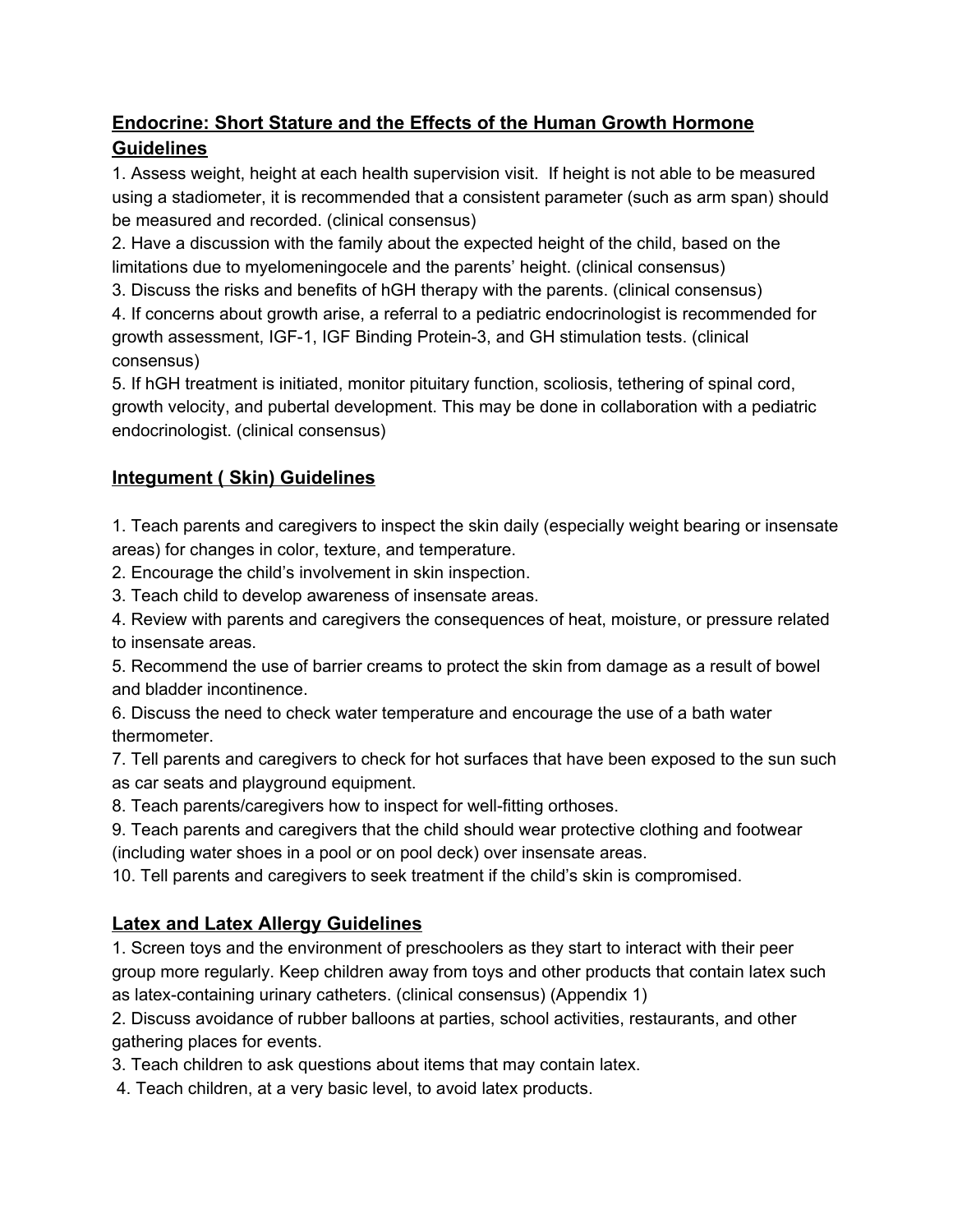5. Help children and parents identify latex-free substitute products, such as Mylar balloons, for celebrations. (clinical consensus) (Appendix 1)

6. Instruct families to check that food made in public venues has been prepared with latex-free gloves. (clinical consensus)

7. Refer to an allergist when the child is allergic to latex but does not know if he or she is allergic to cross-reacting foods; this is particularly crucial in those who have had a systemic or anaphylactic episode. (Appendix 2) If a positive test is found, then a food challenge would be indicated in the case where there is no history of food-related clinical reaction. Many of the positive tests may be due to laboratory cross-reactivity, but a clinical response of allergy will not be provoked.

#### **Nutrition, Metabolic Syndrome and Obesity Guidelines**

1. Conduct annual assessments of weight, height or arm span, and calculate BMI. (clinical consensus) (Appendix: BMI and Body Composition Measurements)

2. Discuss general weight-management principles with all families of children with Spina Bifida, and highlight the importance of healthy behaviors for the entire household.

● Provide regular opportunities for parents to discuss concerns with their child's weight, growth and/or eating behaviors. A trusting therapeutic relationship can greatly facilitate an honest and open discussion.

• Emphasize the broad benefits of healthy eating and physical activity, offering strategies to enable the child to incorporate healthy lifestyle behaviors appropriate to their abilities.

● Consider that adults and families with lower incomes may experience food insecurity.

• Highlight that early eating patterns and relationships with food are critical for ongoing good nutrition through the lifespan.

● Discuss that some fluid and food choices to help ensure hydration and bladder/bowel function are not necessarily the right choices for weight management (e.g. chocolate milk, juice, and sports beverages).

• Show parents the trajectory of a child's weight and height (or other measures of growth and adiposity). Use a growth chart as a visual aid, without referring to growth cut-offs developed for typically-developing children. A steeply-increasing trajectory would indicate that overweight or obesity may be a concern and warrant proactive discussions of preventative strategies.

● Discuss with parents, if relevant, that the Body Mass Index (BMI) is an imperfect indicator of health in all young people and especially in children with Spina Bifida due to difficulties measuring height and body composition.

● Consider monitoring other measures of adiposity, such as waist circumference. (Appendix: BMI and Body Composition Measurements)

• Explain that most children with Spina Bifida follow typical growth patterns until they are four years of age. After that, increased fat mass (versus lean mass) has been found when compared with children without Spina Bifida.

● Discuss that linear growth or height will also be slower than peers without Spina Bifida due to paresis or paralysis of lower limbs,39 which also reduces calorie requirement.